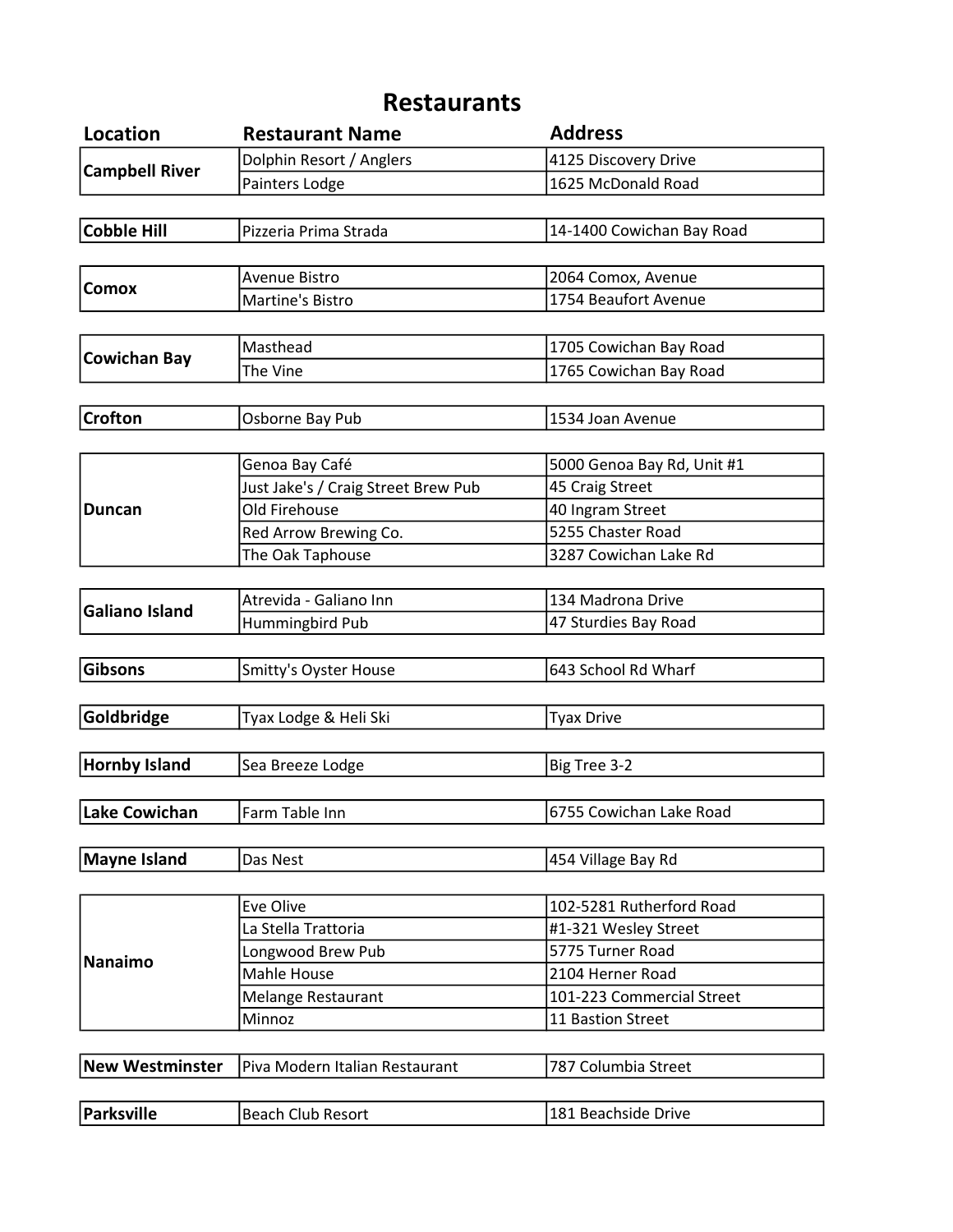| <b>Port Moody</b>         | The Bakery Brewing                                       | 2617 Murray Street                          |
|---------------------------|----------------------------------------------------------|---------------------------------------------|
|                           |                                                          |                                             |
| <b>Powell River</b>       | Laughing Oyster                                          | 10052 Malaspina Road                        |
| Quadra Island             | Tsa-Kwa Luten Lodge                                      | Quathiaski Cove                             |
|                           |                                                          |                                             |
| <b>Qualicum Beach</b>     | Butler's Rest @ Crown Mansion                            | 292 Crescent Road East                      |
|                           |                                                          |                                             |
| <b>Salt Spring Island</b> | Mateada                                                  | 110-150 Fulford Ganges Rd                   |
|                           | Rock Salt Restaurant & Café                              | 2921 Fulford Ganges Rd                      |
|                           |                                                          |                                             |
| <b>Sechelt</b>            | The Porch                                                | 4748 Sunshine Coast Hwy                     |
| <b>Shawnigan Lake</b>     | The Lakehouse at Shawnigan                               | 2460 Renfrew Road                           |
|                           |                                                          |                                             |
| <b>Shirley</b>            | Point No Point                                           | 10829 West Coast Rd                         |
|                           |                                                          |                                             |
| Squamish                  | Cork & Craft Taphouse                                    | 40330 Tantalus Way                          |
|                           |                                                          |                                             |
| <b>Tahsis</b>             | Moutcha Bay Resort                                       | 43 Head Bay Road                            |
|                           |                                                          |                                             |
|                           | Long Beach Lodge                                         | 1441 Pacific Rim Hwy                        |
|                           | Schooner                                                 | 331 Campbell Street                         |
| <b>Tofino</b>             | Tofino Resort & Marina                                   | 634 Campbell Street                         |
|                           | Tough City Sushi / Inn at Tough City                     | 350 Main Street                             |
|                           | Wickaninnish Inn                                         | Osprey Lane at Chesterman Beach             |
|                           |                                                          |                                             |
| <b>Ucluelet</b>           | Frankie's Resto-Bar                                      | 1576 Imperial Lane                          |
|                           |                                                          |                                             |
|                           | Alibi Room                                               | 157 Alexander Street<br>127 West 2nd Avenue |
|                           | Flying Pig - Olympic Village                             | 104-1168 Hamilton Street                    |
|                           | Flying Pig - Yaletown<br><b>Folke Restaurant</b>         | 2585 West Broadway                          |
|                           | Forage at the Listel Hotel                               | 1300 Robson Street                          |
|                           | Guilt & Co.                                              | 3 Alexander Street                          |
|                           |                                                          | 455 West Waterfront Road                    |
|                           | Helijet International<br>Joe Fortes Seafood & Chop House | 777 Thurlow Street                          |
| <b>Vancouver</b>          | Kevin & Kevin Juice                                      | 488 Gore Avenue                             |
|                           | Kissa Tanto                                              | 263 East Pender Street                      |
|                           | Land and Sea                                             | 1864 W 57th Avenue                          |
|                           | Liuyishou HotPot                                         | 1542 Robson Street                          |
|                           | Old Bird                                                 | 3950 Main Street                            |
|                           | <b>Potluck Hawker Eatery</b>                             | 3424 Cambie Street                          |
|                           |                                                          |                                             |
|                           | <b>Rio Theatre</b>                                       | 1660 East Broadway                          |